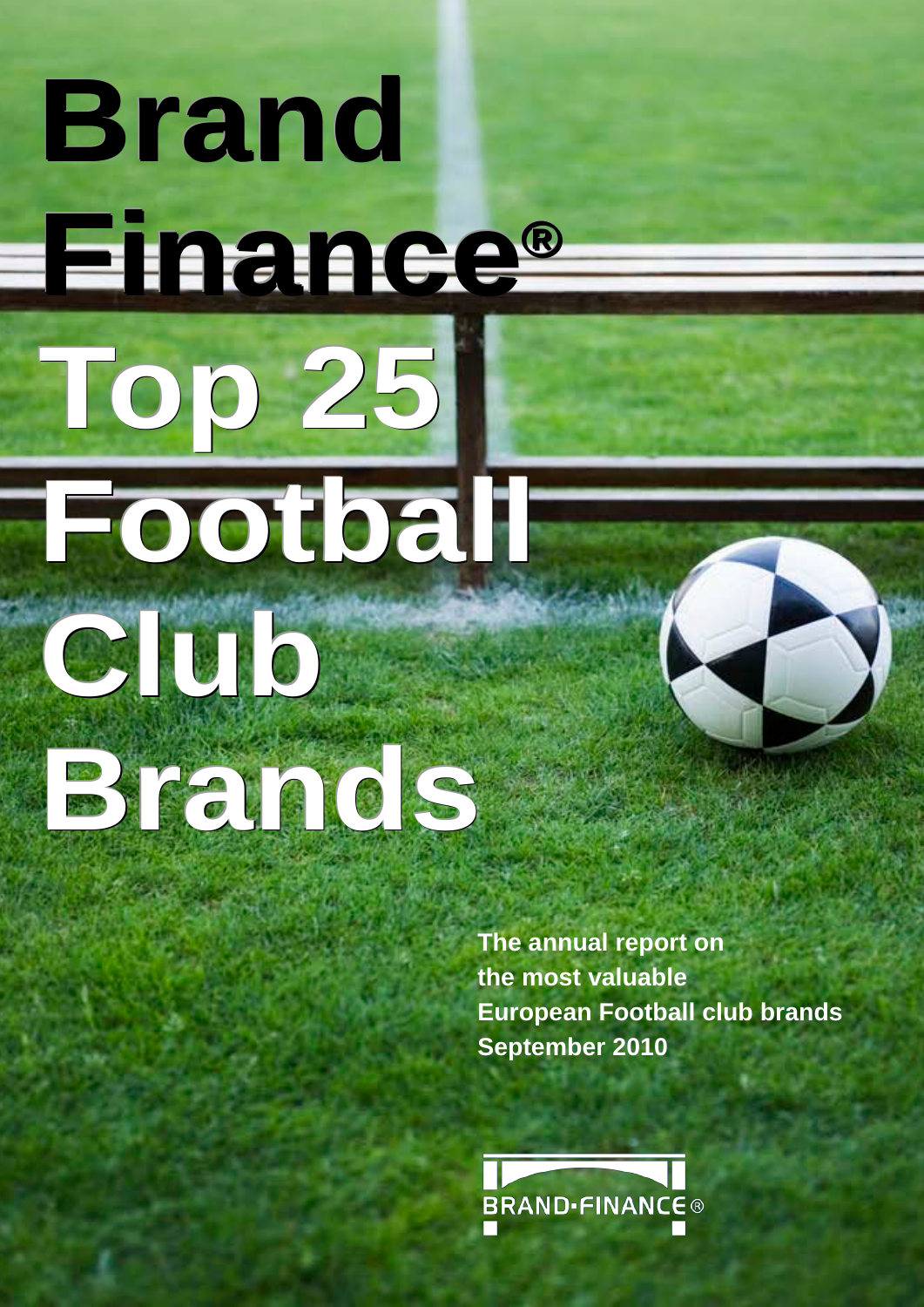# Introduction

The results of the Brand Finance report into the 'Most Valuable European Football Brands 2010' show Real Madrid, Manchester United and Barcelona dominating the league's top spots. The trio have a combined brand value of over £1 billion - a figure achieved through a mixture of on-pitch success and off-pitch marketing expertise. All three clubs have dedicated teams working on managing, building, extending and protecting the club's brand. From pre-season tours to far-flung destinations, websites in multiple languages and limited edition watches, all are intent on attracting fans and developing a relationship to bring about greater commercial returns through strategic alignment of the club to the fan.

This is no easy task. Note, for example, that Italian clubs have been unable to break into the top five, primarily due to the inability of clubs to fill their aging grounds, combined with the lack of success in exporting Serie A outside of its home nation. Italy's clubs need to concentrate on building their local markets, ensuring full (and safe) stadiums and more lucrative commercial deals to better balance their revenue streams away from reliance on individually negotiated broadcast deals.

A different picture emerges lower down the table. The brand league is heavily populated with Premier league clubs, which is an indication of the magnitude of revenues the clubs generate relative to other leagues. The efficiently organised and licensed Bundesliga could be seen as hindering the brand opportunities and subsequent value of its members' clubs. However, the efficiency does result in more profitable and stable operations

that could quickly attract additional commercial and media interest should the UK football bubble burst.

Across the board, the 2010 results show an overall 18 percent increase in Brand Value, which has been driven largely by the continued impressive revenue growth of Europe's top football clubs in the 2008/09 and 2009/2010 seasons. This growth implies that the game has weathered the economic downturn well – largely due to the contractual nature of the major revenue streams: broadcasting, season tickets and sponsors. However, as these contracts expire, the clubs will increasingly need to justify their value and turn to savvy marketing and branding.

Why is understanding the brand value so important in valuing today's football clubs? Takeover activity in UK top tier football clubs has proven that wealthy investors are willing to pay premium prices for these trophy assets. Whilst business valuation is always a mixture of science and art, the unique business model of football clubs (lack of profitability) makes this a tougher task. For football clubs, the fixed assets within the business can be valued (e.g. cost to recreate - stadia & equipment) as well as players (the transfer market deals) but it is increasingly the hidden Undisclosed Intangible assets that savvy investors are keen to tap into.

At the core of this Undisclosed Intangible asset base is a club's brand; the brand being trademark and associated intellectual property. With over half of Premier League clubs now in foreign hands, it is the brand that is commonly mooted as a key driver in the buying decision.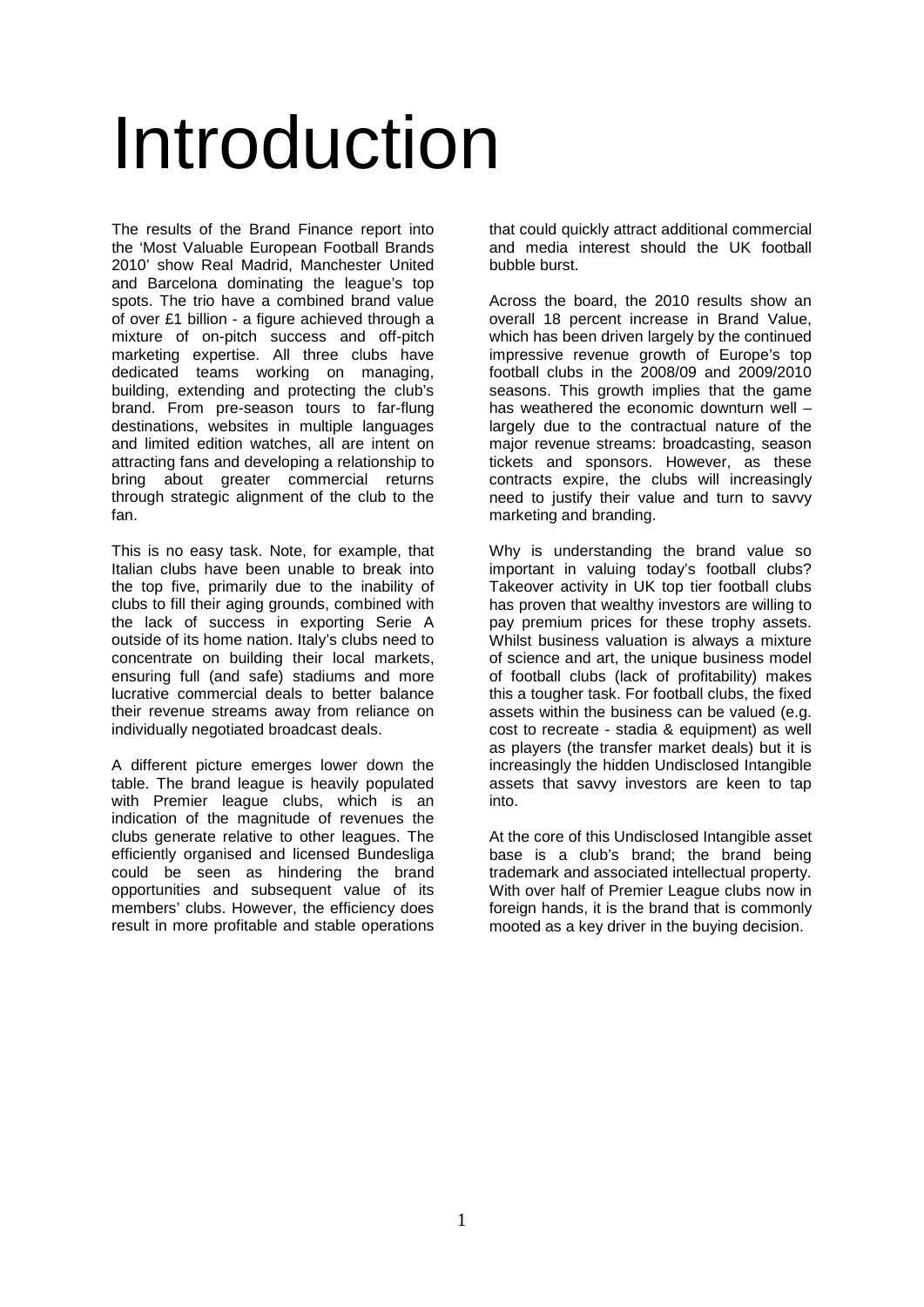# **The Most Valuable European Football Club Brands 2010**

|     | 2009 Rank 2010 Rank | ж<br><b>Football Club Brand</b>   | <b>Brand Value</b><br>2010 (£m) | <b>YoY BV</b> | <b>Brand Value</b><br>2009 (£m) | <b>Brand Rating</b> |  |
|-----|---------------------|-----------------------------------|---------------------------------|---------------|---------------------------------|---------------------|--|
| 2   | 1                   | <b>Real Madrid</b>                | 386                             | 29%           | 300                             | AAA                 |  |
| 1   | $\overline{2}$      | <b>Manchester United</b>          | 373                             | 13%           | 329                             | AAA                 |  |
| 3   | 3                   | <b>Barcelona</b>                  | 362                             | 36%           | 266                             | AAA                 |  |
| 4   | 4                   | <b>Bayern Munich</b>              | 301                             | 22%           | 247                             | AAA                 |  |
| 5   | 5                   | Arsenal                           | 215                             | 7%            | 201                             | AA+                 |  |
| 6   | 6                   | Chelsea                           | 200                             | 11%           | 180                             | AA                  |  |
| 7   | $\overline{I}$      | <b>AC Milan</b>                   | 167                             | 9%            | 154                             | AA                  |  |
| 9   | 8                   | <b>Inter Milan</b>                | 160                             | 60%           | 100                             | AA                  |  |
| 8   | 9                   | Liverpool                         | 141                             | 4%            | 136                             | AА                  |  |
| 10  | 10                  | <b>Juventus</b>                   | 127                             | 37%           | 93                              | А                   |  |
| 14  | 11                  | ♦<br><b>Hamburg SV</b>            | 96                              | 42%           | 68                              | А                   |  |
| 11  | 12                  | T<br><b>AS Roma</b>               | 87                              | 3%            | 84                              | A+                  |  |
| 12  | 13                  | <b>Olympique Lyonnais</b>         | 81                              | 2%            | 80                              | А                   |  |
| 13  | 14                  | Schalke 04                        | 79                              | 1%            | 78                              | BBB+                |  |
| 15  | 15                  | Tottenham                         | 76                              | 15%           | 66                              | BBB-                |  |
| New | 16                  | <b>Borussia Dortmund</b>          | 74                              | n/a           | n/a                             | А                   |  |
| 16  | 17                  | Olympique de Marseille            | 70                              | 13%           | 62                              | BBB+                |  |
| New | 18                  | <b>Werder Bremen</b>              | 56                              | n/a           | n/a                             | <b>BBB</b>          |  |
| 19  | 19                  | <b>Manchester City</b>            | 54                              | 23%           | 44                              | BB+                 |  |
| 18  | 20                  | IJŔ<br><b>Vfb Stuttgart</b>       | 52                              | 4%            | 50                              | BBB-                |  |
| n/a | 21                  | <b>A</b> A<br>Ajax                | 45                              | 16%           | 39                              | BBB+                |  |
| 23  | 22                  | <b>AVFC</b><br><b>Aston Villa</b> | 41                              | 29%           | 32                              | BB+                 |  |
| n/a | 23                  | <b>Newcastle United</b>           | 38                              | $-25%$        | 51                              | BB+                 |  |
| n/a | 24                  | Everton<br><b>Everton</b>         | 38                              | 11%           | 34                              | BВ                  |  |
| n/a | 25                  | Celtic                            | 37                              | 1%            | 37                              | BBB+                |  |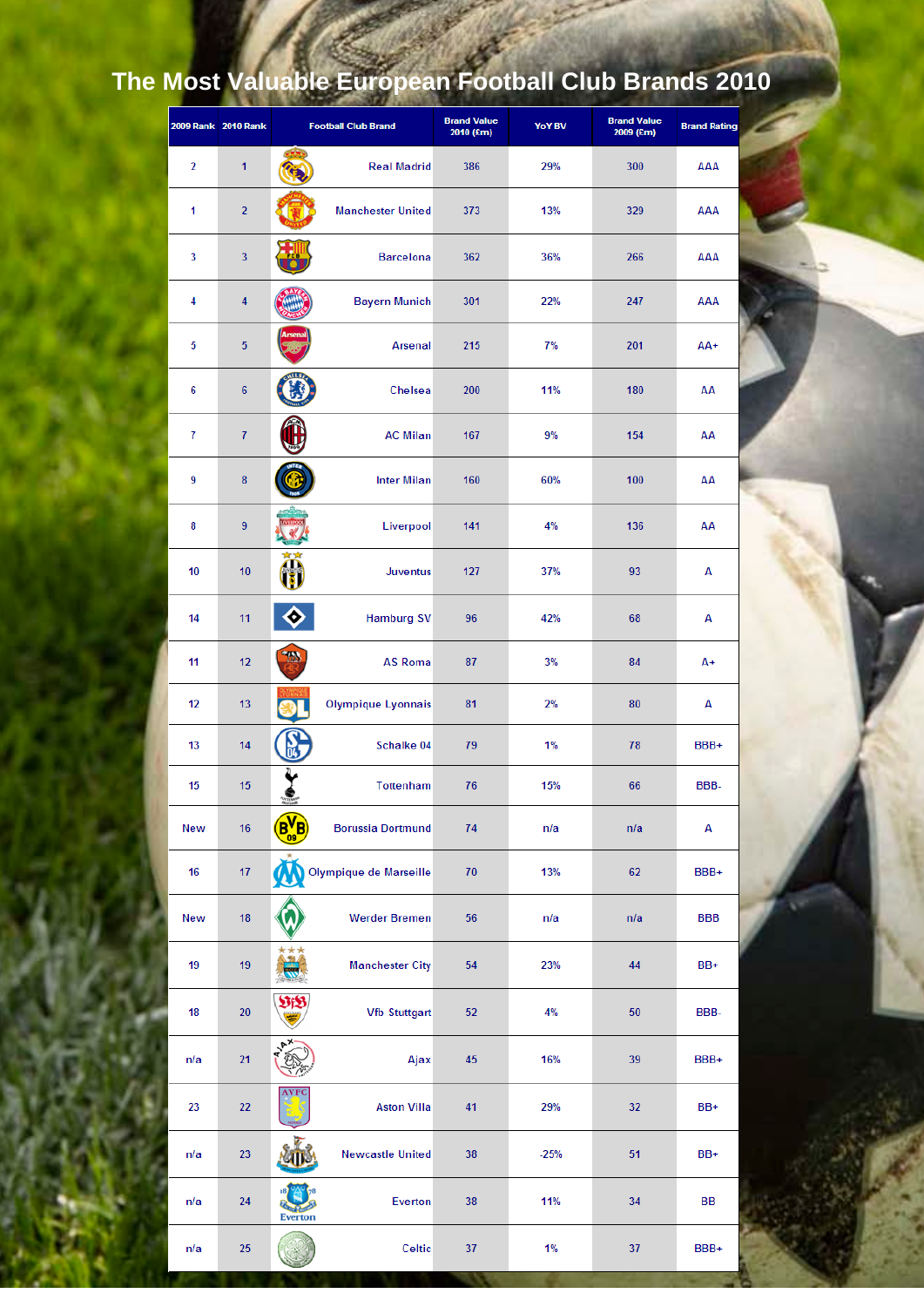#### Brand Ratings/Definitions

| <b>Brand Rating</b> | <b>Strength</b>         |
|---------------------|-------------------------|
| AAA                 | <b>Extremely strong</b> |
| AA                  | Very strong             |
| А                   | <b>Strong</b>           |
| <b>BBB-B</b>        | Average                 |
| CCC-C               | Weak                    |
| <b>DDD-D</b>        | Failing                 |

#### **Brand Value (BV):**

The value of the clubs "Trademarks and associated intellectual Property."

#### **Brand Ratings:**

These are calculated using Brand Finance's ßrandßeta® analysis, which benchmarks a brand relative to its competitors on a scale ranging from AAA to D. It is conceptually similar to a credit rating.

Sector specific metrics are used to score the brand strength including brand awareness, revenue allocation, club heritage, European honours, UEFA ranking, and stadium utilisation among others.



#### How We Did It:

Brand Finance has used the 'royalty relief' approach to perform the brand valuation. This is an intuitively simple approach that assumes a company does not own its own brand and calculates how much it would need to pay to license it from a third party.

The present value of that stream of (hypothetical) royalty payments represents the value of the brand. We have scored each club's brand strength through a range of metrics to calculate the royalty each individual club could expect to command. We used the 'royalty relief' methodology for two reasons.

Firstly, it is the valuation methodology that is favoured by accounting and tax authorities and the courts because it calculates brand values by reference to documented, thirdparty transactions. Secondly, it can be performed on the basis of publicly available financial information. We have used a number of data inputs to complete this project.

#### Steps in the Royalty Relief brand valuation process

1. Obtain brand specific financial and revenue data

2. Determine market related revenue forecasts

3. Establish the notional royalty rate for each clubs branded revenue streams

4. Calculate the notional future royalty income stream for each brand

5. Calculate discount rate specific to each brands Rating

6. Discount future royalty stream to a net present value (NPV)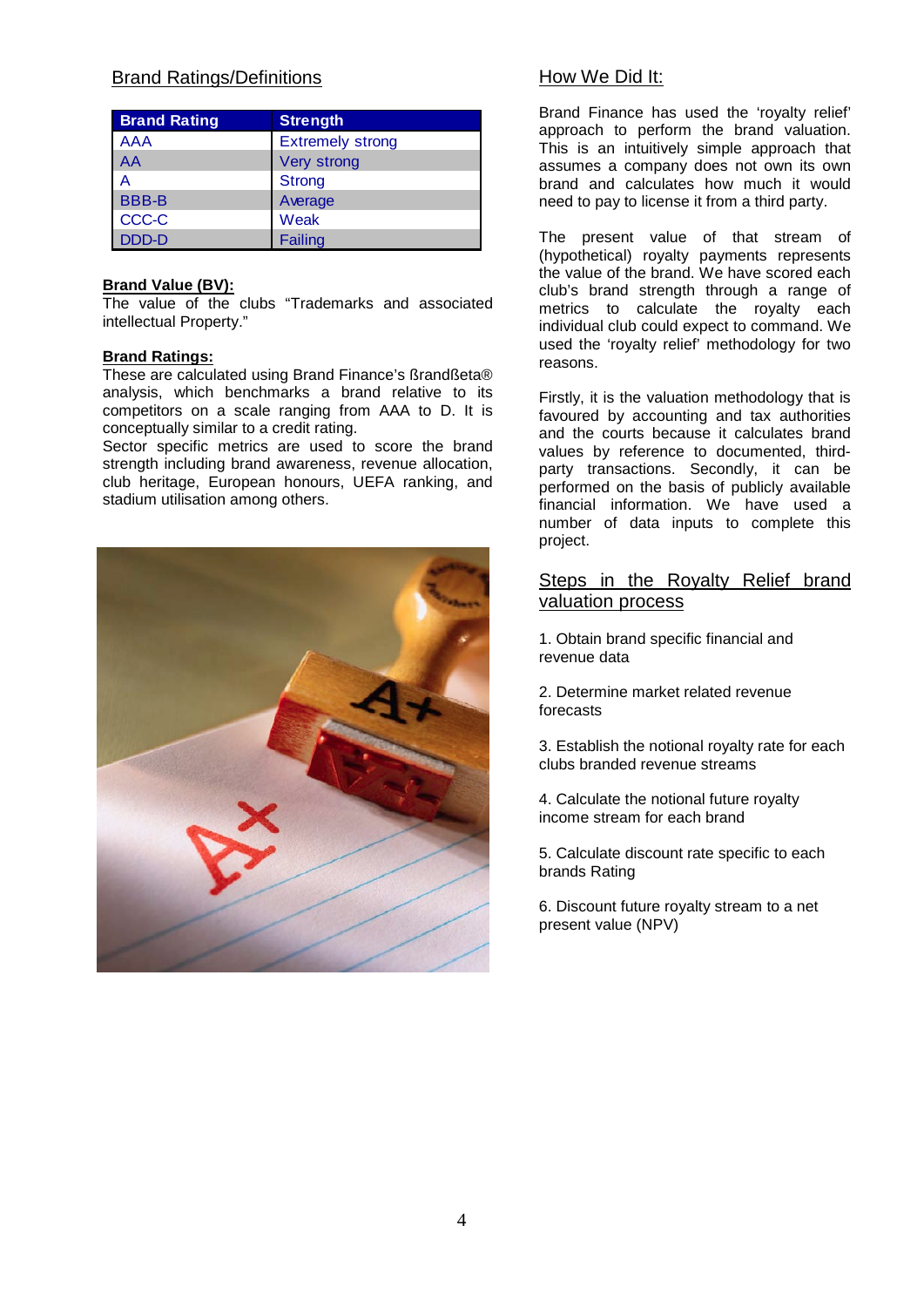# TOP TEN BRANDS

#### Real Madrid

Ranking 2010: 1st 2009: 2nd Value: £386m Average Attendance: 64,300 Key Sponsors: Bwin, Addidas TV Channel: RMTV - Spain



Spending the big bucks on a new era of Galacticos last summer saw the club receive huge media hype and press coverage all around the world. With some of the biggest transfers in history, acquiring players such as Ronaldo, Kaka and Benzema, shirt sales rose rapidly. Having reportedly reaped €100m in revenues from Ronaldo's shirts alone in his first year at the club, Real Madrid are benefitting from millions of shirts being worn all over the world promoting their brand freely. The arrival of a new form of a managerial Galactico in Mourinho, together with more big signings, has seen a second summer with Real Madrid at the forefront of the press and rumour mills.

As hosts of the much coveted 2010 Champions League final, the club will have undoubtedly seen a boost to revenue and received greater attention from millions of viewers. They will be hoping that Mourinho can further cement his reputation as "the special one" and keep Real at the top of the Brand league.



#### Manchester United

Ranking 2010: 2nd 2009: 1st Value: £373m Average Attendance: 74,800 Key Sponsors: Aon, Nike TV Channel: MUTV

global insurer Aon. This was a competitive

It is no coincidence that Manchester United are runners up in another table this year. Not being able to replicate their on-field success in the past few seasons, with only the Carling Cup to their name last season, has cut the global brand's growth by half. Early exits in the FA cup and a disappointing result in the Champions League will have led to significantly less exposure of the brand compared to the global audience of 206 million who watched their UEFA Champions League 2009 final alone. However, despite this on-field disappointment, off the pitch the red devils' commercial team has been more successful. After the demise of AIG, the club secured a greatly improved shirt sponsorship deal with

process, where brands pitched to be affiliated with this global club. Man Utd are still very much the pioneers in the commercial arena and signed a number of lucrative and unique deals.

Not stopping there, United have once again partaken in a tour of America. The club visited Mexico for the first time this summer, aiming to reach yet another base of new fans. With their staggering global reach and leading marketing machine, United don't look like they will be running out of steam any time soon, despite this year's deceleration.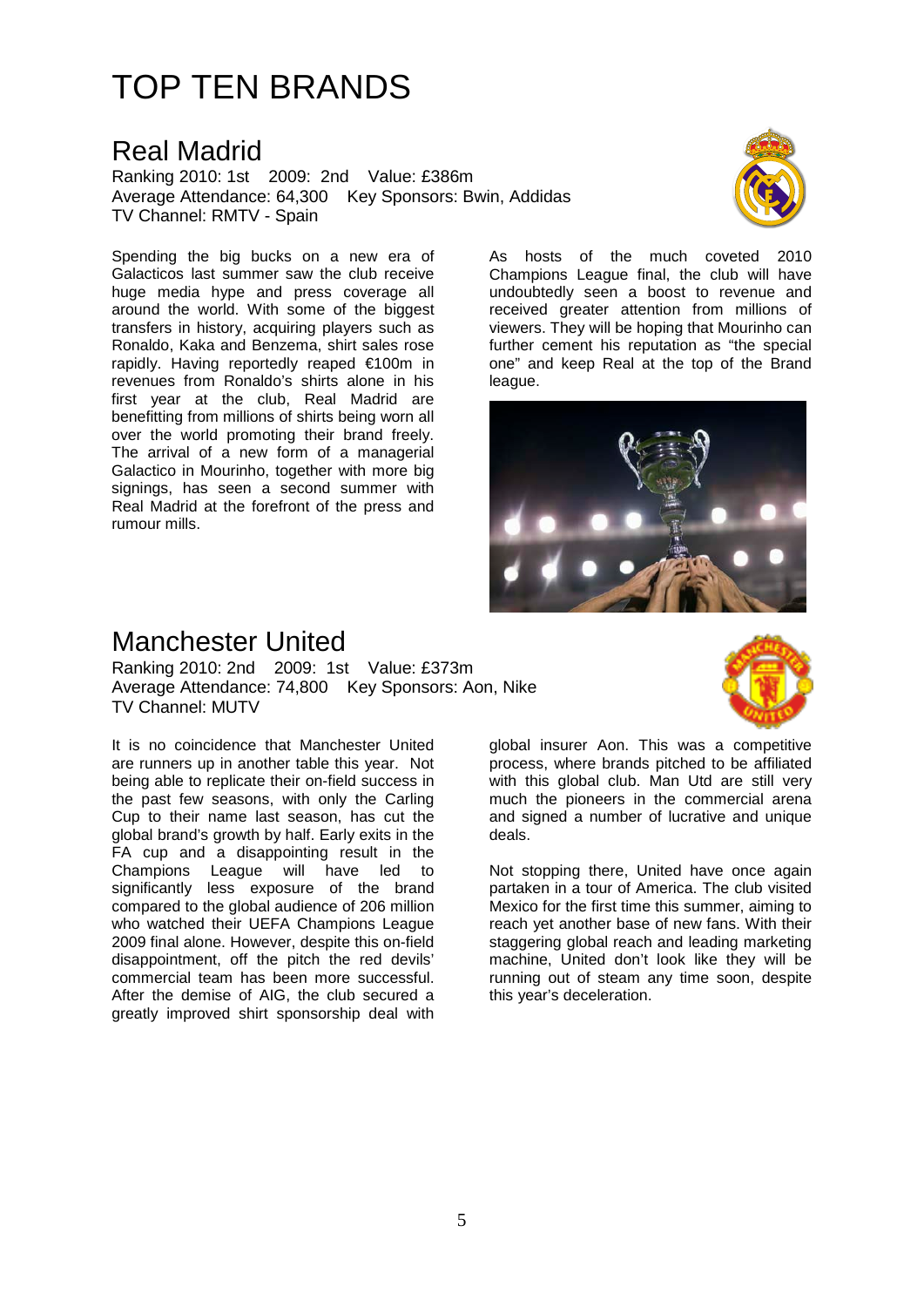# Barcelona

Ranking 2010: 3rd 2009: 3rd Value: £362m Average Attendance: 76,000 Key Sponsors: Unicef, Nike TV Channel: Barca TV - Spain, US, Australia, UK

The brand is still enjoying substantial growth from the success of Barcelona's treble winning 2008/09 season, which saw the team win every competition they entered and gave them world-renowned recognition as the best club in the world. This led to new mobile and betting partnerships but the club are still holding onto their tradition by declining their first paid offer of shirt sponsorship after 111 years, even with global brands lining up to be associated with them.

Having had to take out a GBP 130 million loan to manage its cash flow problems in July, confidence in the brand will have taken a hit and there could be further complications

### Bayern Munich

Ranking 2010: 4th 2009: 4th Value: £301m Average Attendance: 69,000 Key Sponsors: T-Home, Adidas TV Channel: FCB – online only

Having revealed its  $17<sup>th</sup>$  consecutive profitable year at the end of 2009, the leading brand in the Bundesliga is a typical example of the<br>German tradition of efficiency and German tradition of efficiency professionalism. It is therefore no surprise that many brands with the same principles want to be associated with Bayern Munich. They were able to secure important commercial deals with Continental, the German automotive and tyre manufacturer, and improvements in deals with Audi and Deutsche Telekom. Audi also acquired a 9.09% share in FC Bayern Munich AG, providing a strong indication of how valuable they believe the brand will become.

6

ahead due to problems in the Spanish economy and concerns about money owed to the club by its TV rights partner Mediapro, which announced it was seeking bankruptcy protection in July.

As La Liga moves towards a collective TV rights arrangement, Barca along with Real will feel the pinch. With its army of loyal fans around the world, the club has been at the forefront of exploring new digital media opportunities to reach its wider audience. The challenge now is to focus on making these new channels pay and better diversify the clubs revenues.

After achieving a further double victory and making it to the final of the Champions League last season, FC Bayern Munich now plays in televised Bundesliga matches, which reach a growing fan base both in and outside of Germany. This undoubtedly includes viewers in Asia, a growing market into which the brand is trying to expand. The team's numerous international appearances outside of regular competition further boost FC Bayern Munich's very high degree of visibility.

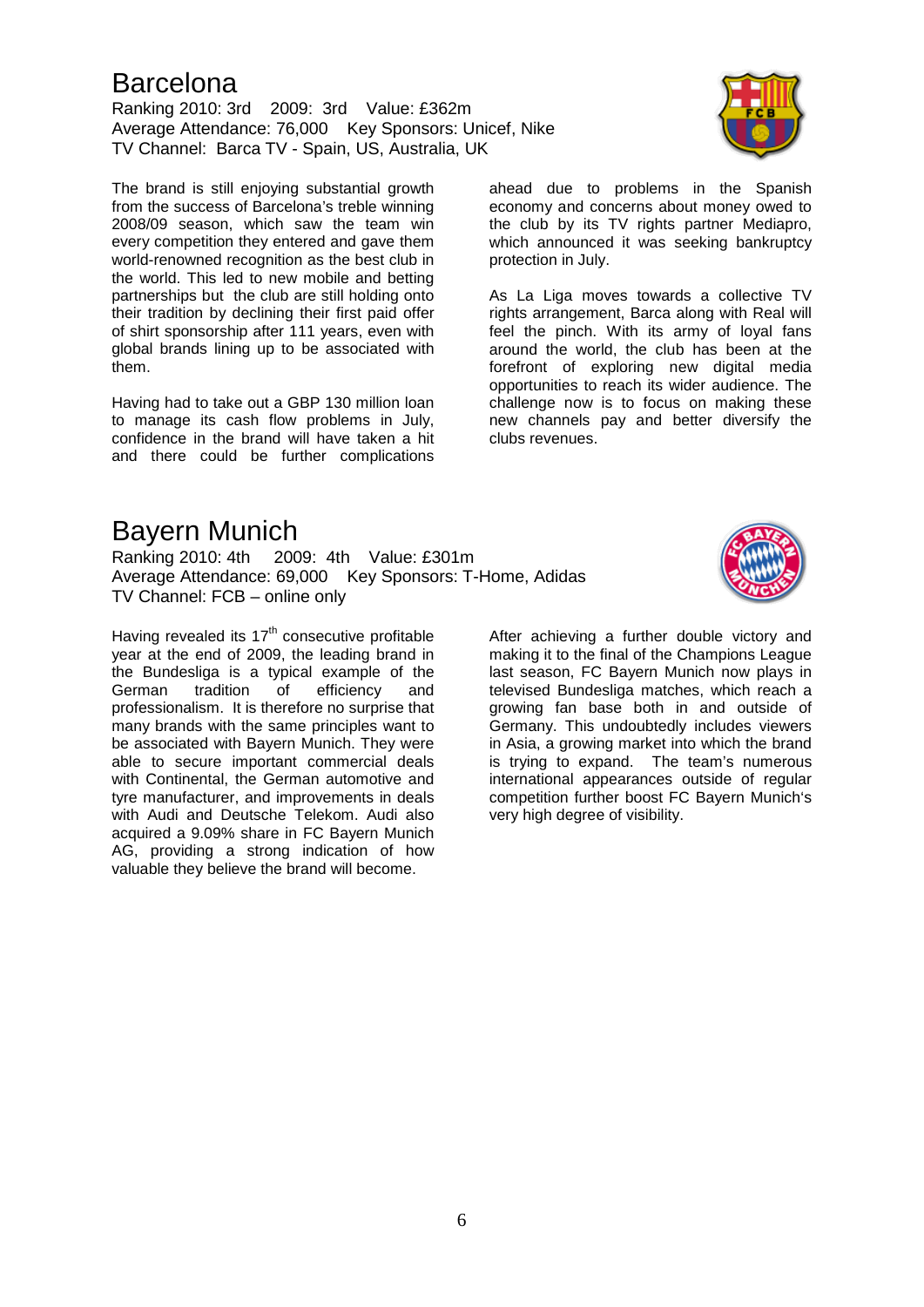Arsenal Ranking 2010: 5th 2009: 5th Value: £215m Average Attendance: 59,800 Key Sponsors: Emirates, Nike TV Channel: Online only

The relatively low increase of Arsenal's brand value over the past few years is simple enough to explain: with the club's last silverware being the FA cup win in 2005, the brand has clearly not been as dominant on either the domestic or the European football stage, as others above them have. Chief Executive Ivan Gazidis' aim of running a financially selfsufficient club has meant that big spending has been discouraged. As seen by Real Madrid's acquisitions, high profile players attract the largest of audiences, boost shirt sales and increase general awareness of the brand. The club must therefore face the inevitable



consequences of passing up the opportunity to sign world-class players.

With tickets selling out for most games of the season and roughly 47,000 fans on a season ticket waiting list, it would seem viable for Arsenal to switch from a 5th season out of the last 6 of static ticket prices to an increase in prices to help revenue grow and subsequently look for new marketing avenues to develop the brand. However, the club will be hoping that their overseas avenues of soccer schools and retail outlets in the USA, Asia and the Middle East will enable the brand to match the scale of growth currently enjoyed by those above.

#### Chelsea

Ranking 2010: 6th 2009: 6th Value: £200m Average Attendance: 41,400 Key Sponsors: Samsung, Adidas TV Channel: ChelseaTV - Europe and selected countries across the world



Winning the double last season in style as well as being just a few seconds away from a consecutive Champions League final in 2009 has helped the brand recover from a decrease in last year's table. While on-field success will no doubt raise brand value, Chelsea's stadium capacity is constantly hindering growth away from the pitch. With extensions prohibited, the club has been looking to construct a new stadium; however, with the recession having squeezed fans' spending, it is no longer a top priority.

Chelsea are still able to increase the value of their brand: their award-winning digital media division has produced successful marketing projects such as the launch of a branded club channel on You Tube and a Facebook page, the latter of which has proved more successful than other channels in reaching territories such as Turkey and Indonesia.

To compete for a place in the top 5, however, Chelsea may still need to wait for a new stateof-the-art stadium.

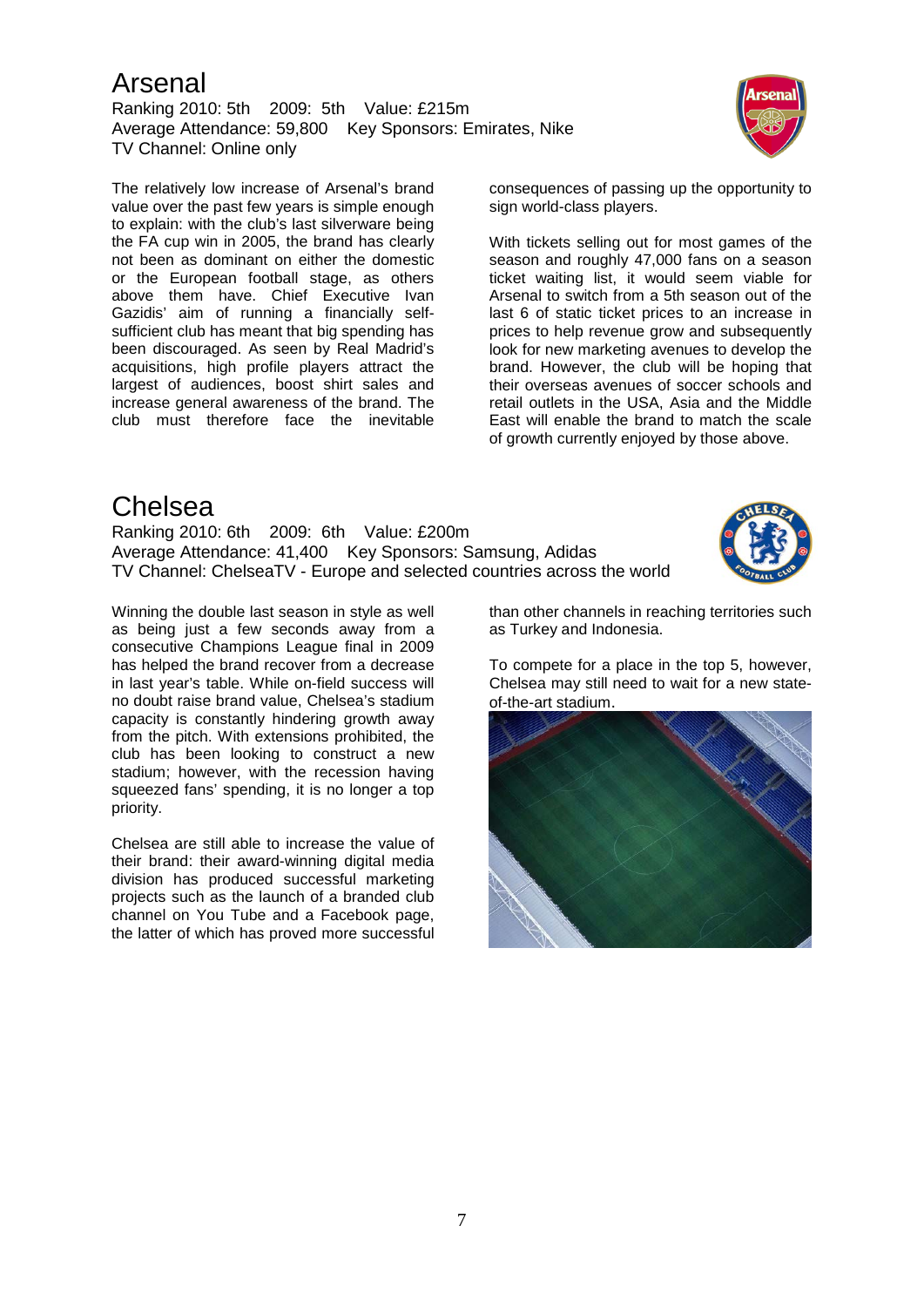#### AC Milan

Ranking 2010: 7th 2009: 7th Value: £167m Average Attendance: 41,600 Key Sponsors: Emirates, Adidas TV Channel: AC Milan Channel - Italy



A steady growth for AC Milan has been helped by their return to the Champions League last season, which is expected to increase broadcasting revenues and brand value after going through the 2008/2009 season without these benefits. But they will need to repeatedly appear in the Champions League to continue to receive the substantial broadcasting revenue required to counteract the likely reduction in Milan's Serie A broadcasting rights revenue as it returns to collective selling.

Considering the fact that Italian clubs rely heavily on their broadcasting revenues, they should expand their other sources (commercial and match-day) which are noticeably behind their European competitors. Milan have attempted to do just that by securing a fiveyear shirt sponsorship with Emirates airlines worth £51m and announcing plans to renovate the San Siro as part of Italy's bid for Euro 2016, in the hope of generating additional match-day revenue.

Infront Sports & Media, the club's official marketing partner, has presented new concepts to help the brand's exposure. These include the reduction from 42 to 32 sponsors with a clear, four-tier sponsorship hierarchy that will create stronger and more profitable partners, with more visibility for both partner brands and the club's brand. They are also developing the "Milan Media Factory", an integrated pool of top quality content about A.C. Milan customized for various platforms including broadcast, online and mobile media.



#### Inter Milan

Ranking 2010: 8th 2009: 9th Value: £160m Average Attendance: 52,500 Key Sponsors: Pirelli, Nike TV Channel: None



A clear indication of how valuable the Champions League is to a club's brand and why it should be a top priority. Having fallen at the knockout stage in the 2008/2009 cup to winning it last season, Inter's brand value has had a meteoric rise of 60%. Helped also with the league title and the Coppa Italia they have become, like Barcelona the year before them, world renown with their treble success.

Jose Mourinho guided Inter to their highest appearance in the top football club brands, closing the gap with their rivals AC Milan. Following his departure, it will be interesting to

see if Rafa Benitez can emulate the results to keep the brand in people's minds across the world.

The Italian clubs are generally behind the Spanish and English because they miss out on huge revenue streams by renting not owning their stadiums, hence their broadcasting revenues equate to an average of 60% of total revenue. To generate the revenue needed to promote the brand to higher levels, Inter should bring their plans for a new stadium, which will house 60,000 fans, to the fore once more.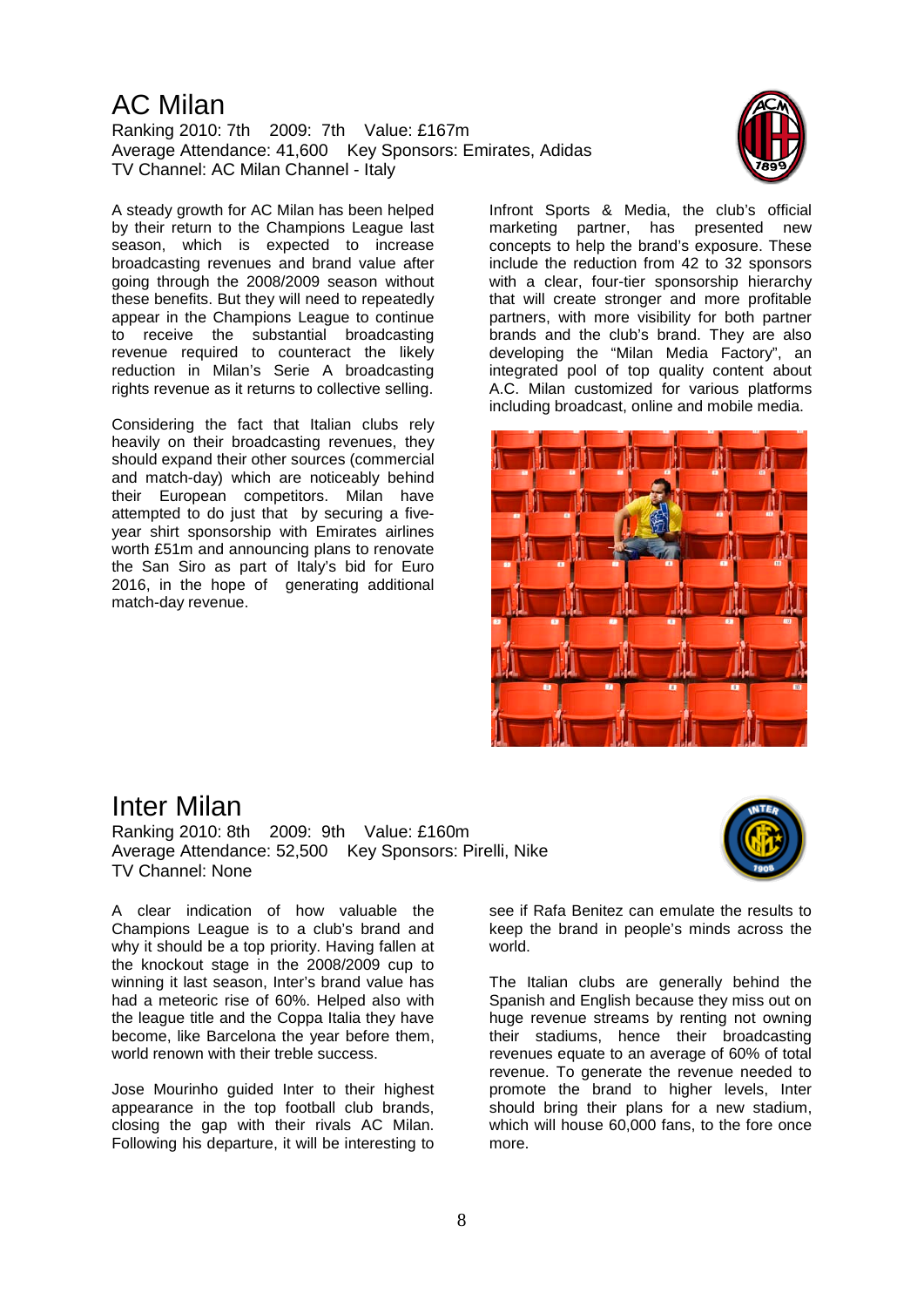# **Liverpool**

Ranking 2010: 9th 2009: 8th Value: £141m Average Attendance: 43,300 Key Sponsors: Standard Chartered Bank, Adidas TV Channel: LFCTV - UK

Slowly slipping down the rankings over the last few years, Liverpool need to find a way to recapture their former stature. Finishing 2nd in the league in 2009 and reaching the quarterfinal of the Champions League has helped to keep the brand stable this year. However, their poor performances last season, a 6th place finish and their failure to reach the last 16 in the Champions league, will have seriously affected their prospects of growing in the near future, especially considering the loss of their Champions League revenue.

A new and vastly improved shirt sponsorship deal with Standard Chartered Bank will provide a needed boost to commercial revenues. Standard Chartered Bank touted the high brand awareness of the Liverpool brand in its key Asian markets as a driver behind the deal.



Uncertainty off the pitch regarding the American owner's financial standing still remains, which is weighing on the brand's equity and subsequent club value.



#### Juventus

Ranking 2010: 10th 2009: 9th Value: £127m Average Attendance: 23,900 Key Sponsors: Betclick, Nike TV Channel: Juventus Channel - Italy



Starting to recover from the damage caused to their brand from the match fixing scandal and dismissal from Serie A but still below their value before the demotion. Juventus' growth of 37% can be attributed to their return to the Champions League in 2008/2009 which saw them receive £18.8m from their progress to the last 16 and hence increased their broadcasting revenue by 24%. A 2nd place finish in Serie A during the same season ensured Champions League entry for 2009/2010 but dropping to the UEFA Cup after failing to progress from the group stages, along with a disappointing position in the league (7th), will not help their recovery as the visibility they need starts to escape them. An

innovative commercial strategy of splitting the rights of the first and second jersey has attracted a new deal for the home shirt worth €16m over two years with gambling company Betclic. In an attempt to once again be recognised as the iconic club in Italy their away kit is in the red, white and green of the Italian flag. Juventus have been constructing a new stadium which is due to be ready for the 2011/2012 season and will hold 13,000 more fans than its current stadium. This will hopefully bring about the kind of match-day revenues that have been lacking in Italian football and keep the once leading Italian side fighting off other top 10 candidates.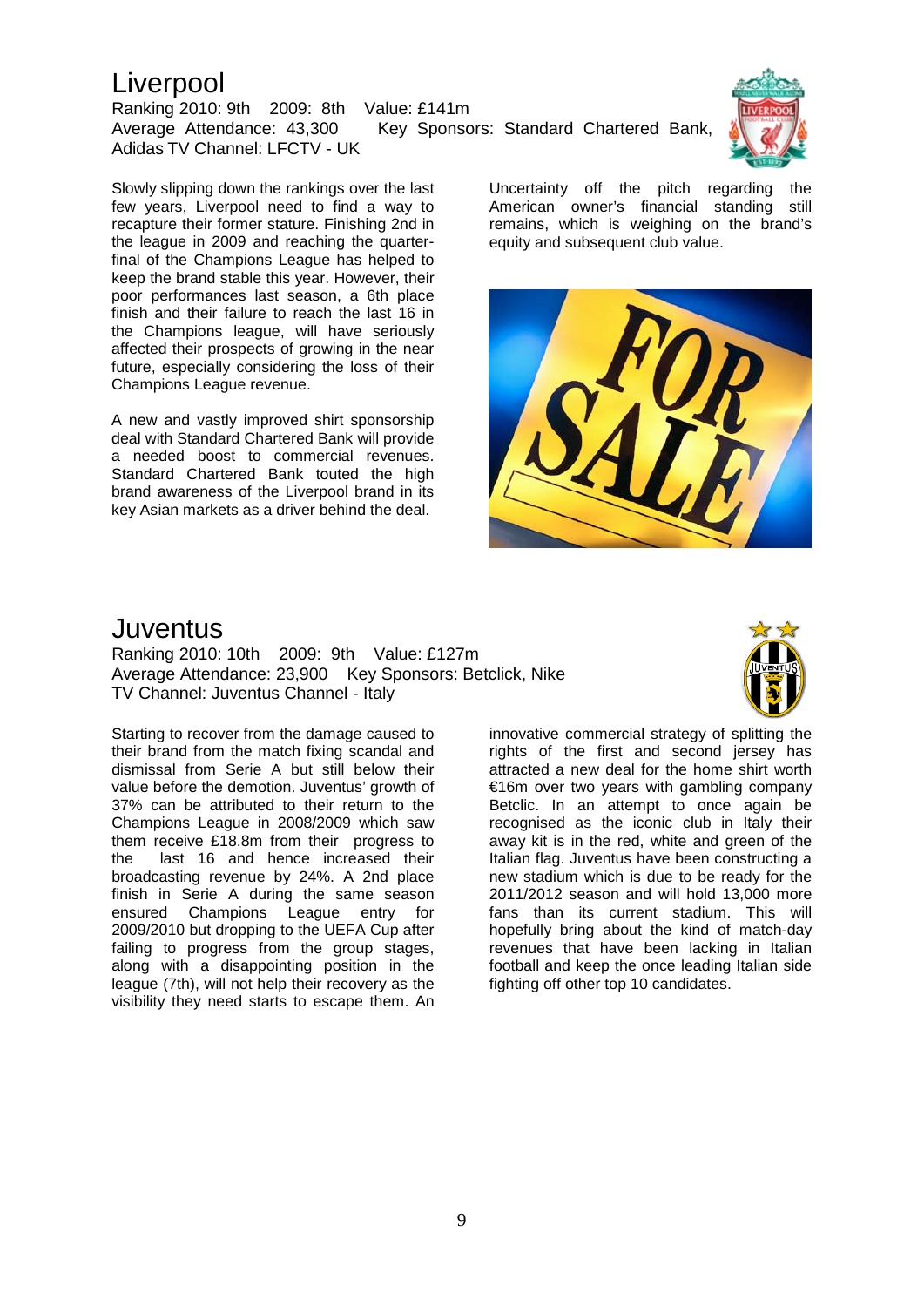### How were the rankings compiled?

The Brand Finance Index of 'The Most Valuable European Football Club Brands' was compiled using, where available, publicly available information regarding market share, market growth and company financials. Where information was not publicly available we directly approached the football clubs who were in our report last year.

Our main sources of publicly available data were the Deloitte Football Money League Reports, Bloomberg, clubs annual reports and press releases. Brand value was derived using a 'relief from royalty rate' method that values brands according to the cost of re-licensing them from a hypothetical third party. Brand Finance plc has a particular expertise in determining royalty rates for commercial and valuation purposes.

### What is ßrandßeta® analysis?

ßrandßeta®' analysis is a benchmarking study of the strength, risk and future potential of a brand relative to its competitor set. It is conceptually similar to a credit rating, which companies are awarded based on their strength, risk and future potential.

ßrandßeta® quantifies the strength and performance of the brand being valued. It provides an indication of the risk attached to future earnings of the brand, and can be used in the determination of an appropriate discount rate for valuation purposes. It also provides a basis for value-based brand tracking, by measuring performance.

The analysis typically uses 8 to 10 measures, which include perceptual, behavioural and performance measures. For the purposes of the most valuable European Football club brands the measures included; recent and historical success in domestic and European competitions, commercial coverage, transfer fees, UEFA rankings, ground utilisation and commercial income as a percentage of total revenue.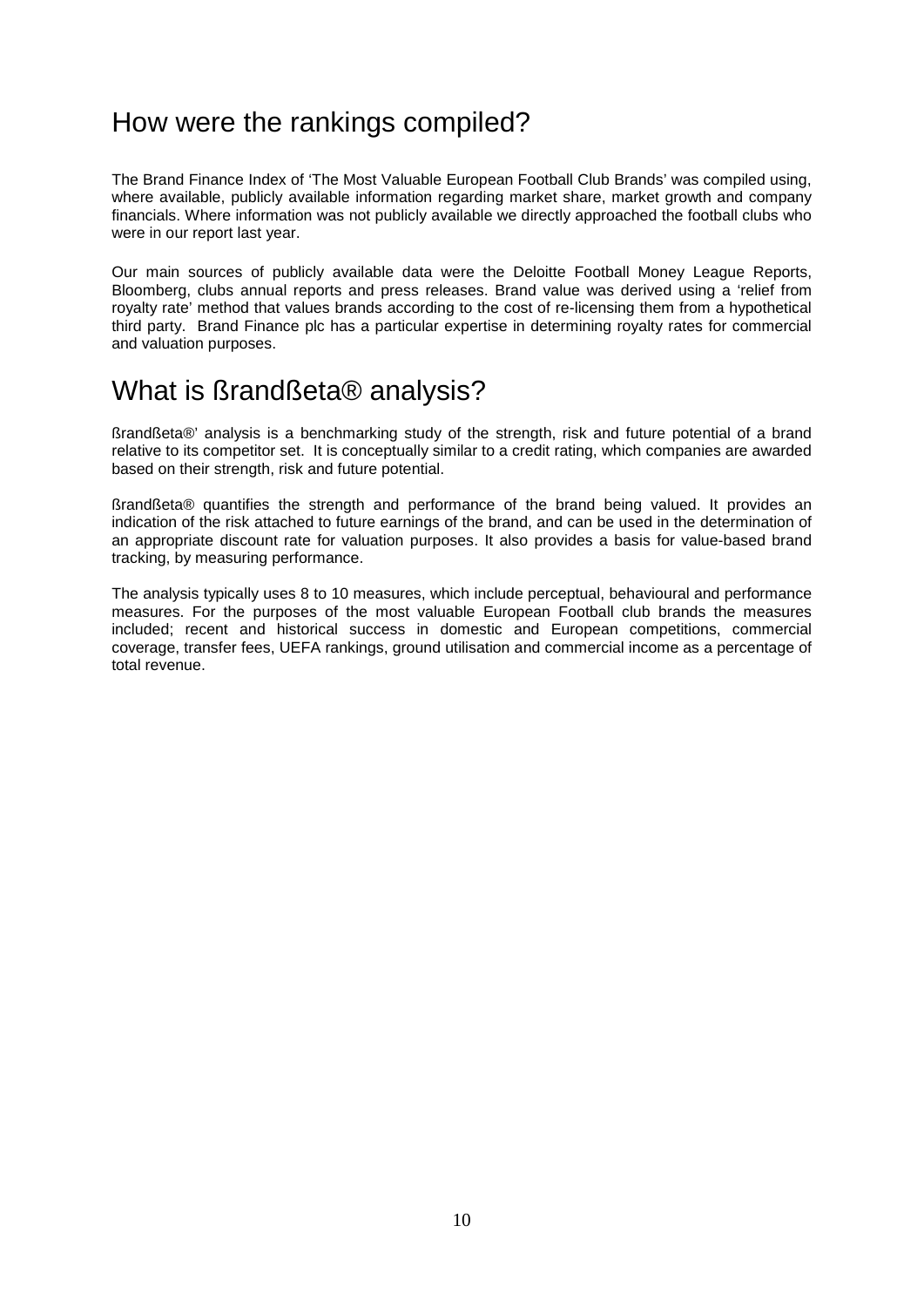# About Brand Finance

Brand Finance is an independent consultancy focused on the management and valuation of brands and of branded businesses. Since 1996, Brand Finance has performed hundreds of brand valuations with an aggregate value of over \$150 billion. The valuations have been in support of a variety of business needs including:

Technical valuations for accounting, tax and legal purposes

Valuations in support of commercial transactions (acquisitions, divestitures, licensing and joint ventures) involving different forms of intellectual property

Valuations as part of a wider mandate to deliver value-based marketing strategy and tracking, thereby bridging the gap between marketing and finance.

Brand Finance is headquartered in London and has representative offices in Toronto, New York, Santiago, São Paulo, Madrid, Amsterdam, Paris, Zagreb, Moscow, Dubai, Bangalore, Colombo, Singapore, Hong Kong, Sydney, Istanbul, Cape Town and Geneva.

For any further information, please contact:

Dave Chattaway ● Brand Consultant ● +44 208 607 0300 ● D.Chattaway@brandfinance.com

Or visit:

www.brandfinance.com